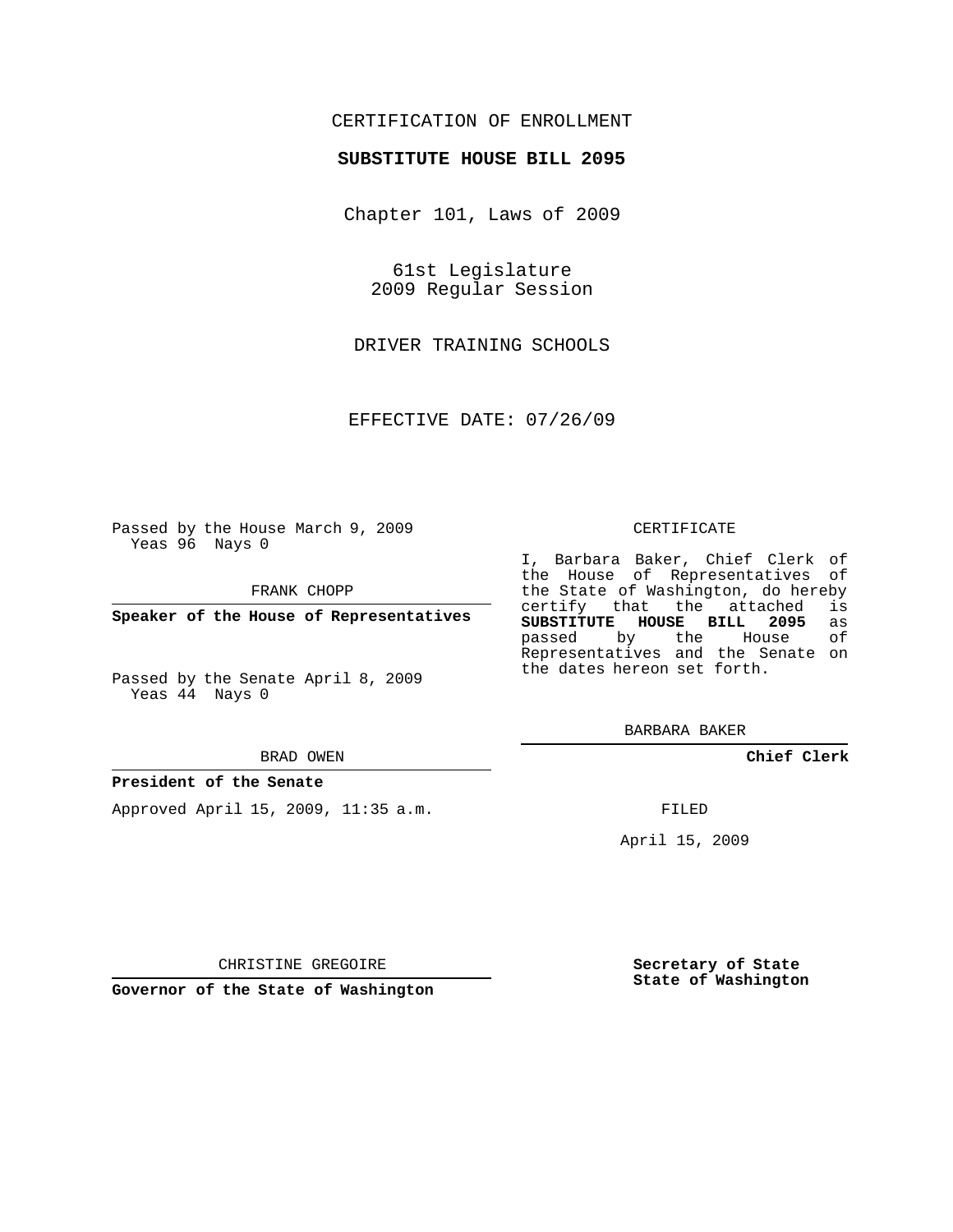# **SUBSTITUTE HOUSE BILL 2095** \_\_\_\_\_\_\_\_\_\_\_\_\_\_\_\_\_\_\_\_\_\_\_\_\_\_\_\_\_\_\_\_\_\_\_\_\_\_\_\_\_\_\_\_\_

\_\_\_\_\_\_\_\_\_\_\_\_\_\_\_\_\_\_\_\_\_\_\_\_\_\_\_\_\_\_\_\_\_\_\_\_\_\_\_\_\_\_\_\_\_

Passed Legislature - 2009 Regular Session

# **State of Washington 61st Legislature 2009 Regular Session**

**By** House Transportation (originally sponsored by Representatives Orwall, Finn, Upthegrove, Simpson, Rodne, and Quall)

READ FIRST TIME 03/03/09.

 AN ACT Relating to clarifying the permitting, training, and licensing process for driver training schools; and amending RCW 46.82.280, 46.82.300, 46.82.310, 46.82.320, 46.82.325, 46.82.330, and 46.82.360.

BE IT ENACTED BY THE LEGISLATURE OF THE STATE OF WASHINGTON:

 **Sec. 1.** RCW 46.82.280 and 2006 c 219 s 2 are each amended to read as follows:

 The definitions in this section apply throughout this chapter unless the context clearly requires otherwise.

 (1) "Behind-the-wheel instruction" means instruction in an approved driver training school instruction vehicle according to and inclusive of the minimum required curriculum. Behind-the-wheel instruction is characterized by driving experience.

 (2) "Classroom" means a space dedicated to and used exclusively by a driver training instructor for the instruction of students. With prior department approval, a branch office classroom may be located within alternative facilities, such as a public or private library, school, community college, college or university, or a business training facility.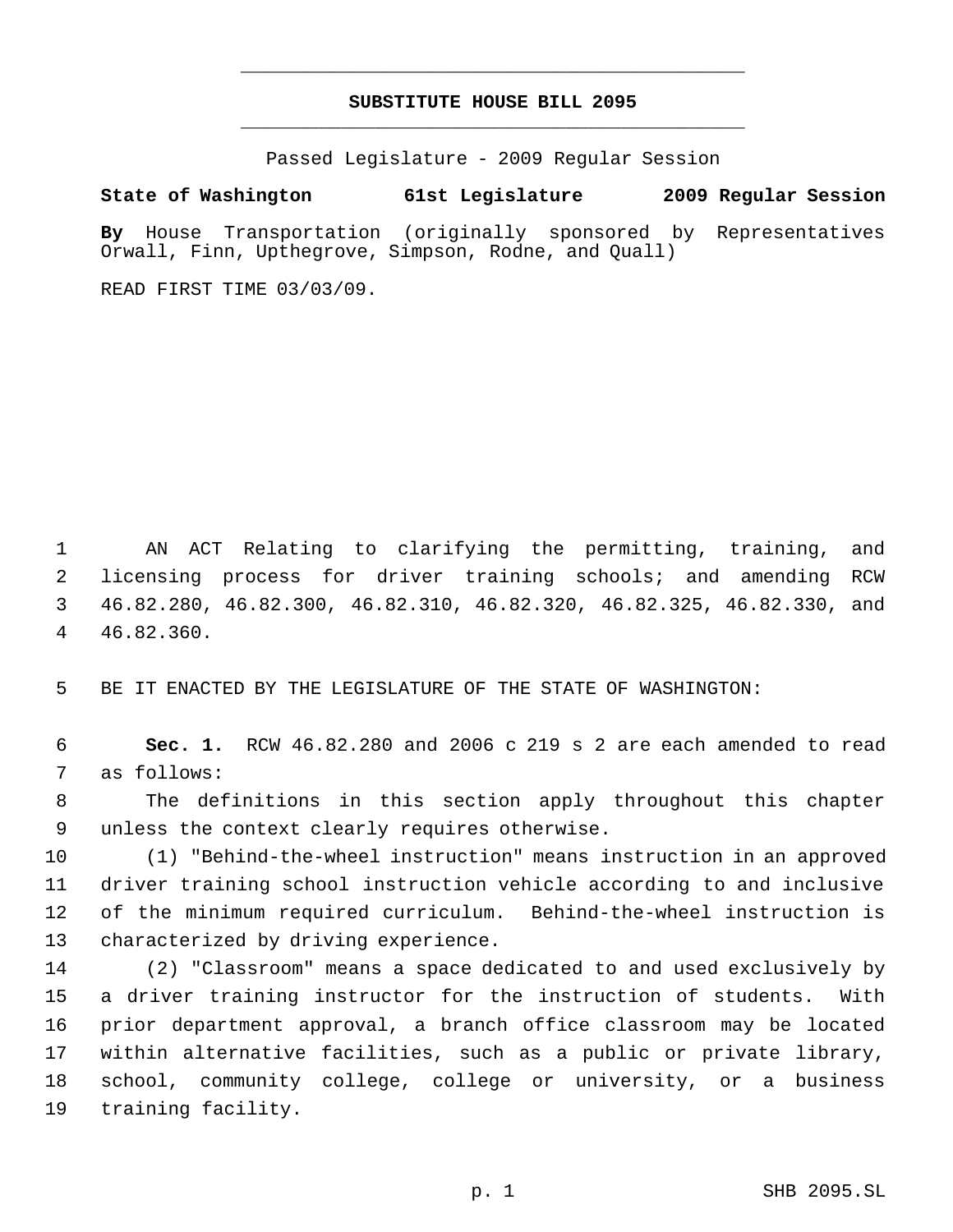(3) "Classroom instruction" means that portion of a traffic safety education course that is characterized by classroom-based student instruction conducted by or under the direct supervision of a licensed instructor or licensed instructors.

 (4) "Driver training school" means a commercial driver training school engaged in the business of giving instruction, for a fee, in the operation of automobiles.

 (5) "Driver training education course" means a course of instruction in traffic safety education approved and licensed by the department of licensing that consists of classroom and behind-the-wheel instruction as documented by the minimum approved curriculum.

 (6) "Director" means the director of the department of licensing of the state of Washington.

 (7) "Advisory committee" means the driving instructors' advisory committee as created in this chapter.

 (8) "Enrollment" means the collecting of a fee or the signing of a 17 contract for a driver training education course. "Enrollment" does not include the collecting of names and contact information for enrolling students once a driver training school is licensed to instruct.

 (9) "Fraudulent practices" means any conduct or representation on the part of a driver training school owner or instructor including:

 (a) Inducing anyone to believe, or to give the impression, that a license to operate a motor vehicle or any other license granted by the director may be obtained by any means other than those prescribed by law, or furnishing or obtaining the same by illegal or improper means, 26 or requesting, accepting, or collecting money for such purposes;

27 (b) ((Operation of)) Operating a driver training school without a license, providing instruction without an instructor's license, verifying enrollment prior to being licensed, misleading or false statements on applications for a commercial driver training school license or instructor's license or on any required records or supporting documentation;

 (c) Failing to fully document and maintain all required driver training school records of instruction, school operation, and instructor training;

 (d) Issuing a driver training course certificate without requiring completion of the necessary behind-the-wheel and classroom instruction.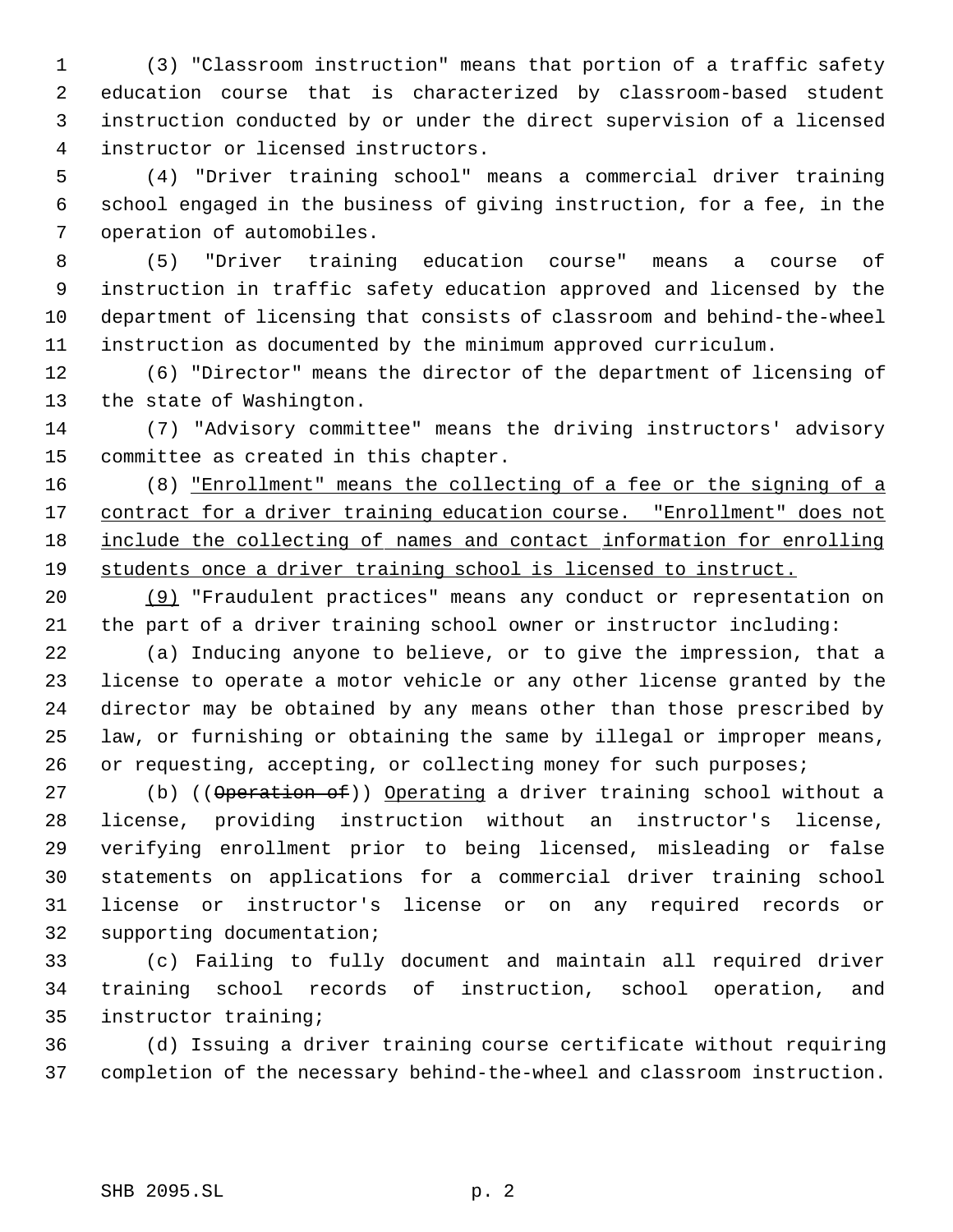1  $((+9))$  (10) "Instructor" means any person employed by or otherwise associated with a driver training school to instruct persons in the operation of an automobile.

 (( $\left(\frac{10}{10}\right)$ ) (11) "Owner" means an individual, partnership, corporation, association, or other person or group that holds a substantial interest in a driver training school.

7 ( $(\frac{11}{1})$ ) (12) "Place of business" means a designated location at 8 which the business of a driver training school is transacted ( $($ and)) or its records are kept.

10  $((+12))$   $(13)$  "Person" means any individual, firm, corporation, partnership, or association.

 $((+13))$   $(14)$  "Substantial interest holder" means a person who has actual or potential influence over the management or operation of any driver training school. Evidence of substantial interest includes, but is not limited to, one or more of the following:

 (a) Directly or indirectly owning, operating, managing, or controlling a driver training school or any part of a driver training school;

 (b) Directly or indirectly profiting from or assuming liability for 20 debts of a driver training school;

(c) Is an officer or director of a driver training school;

 (d) Owning ten percent or more of any class of stock in a privately or closely held corporate driver training school, or five percent or more of any class of stock in a publicly traded corporate driver training school;

 (e) Furnishing ten percent or more of the capital, whether in cash, goods, or services, for the operation of a driver training school during any calendar year; or

 (f) Directly or indirectly receiving a salary, commission, royalties, or other form of compensation from the activity in which a driver training school is or seeks to be engaged.

32  $((+14))$  (15) "Student" means any person enrolled in  $((a))$  an 33 approved driver training course ((that pays a fee for instruction)).

 **Sec. 2.** RCW 46.82.300 and 2006 c 219 s 3 are each amended to read as follows:

 (1) The director shall be assisted in the duties and responsibilities of this chapter by the driver instructors' advisory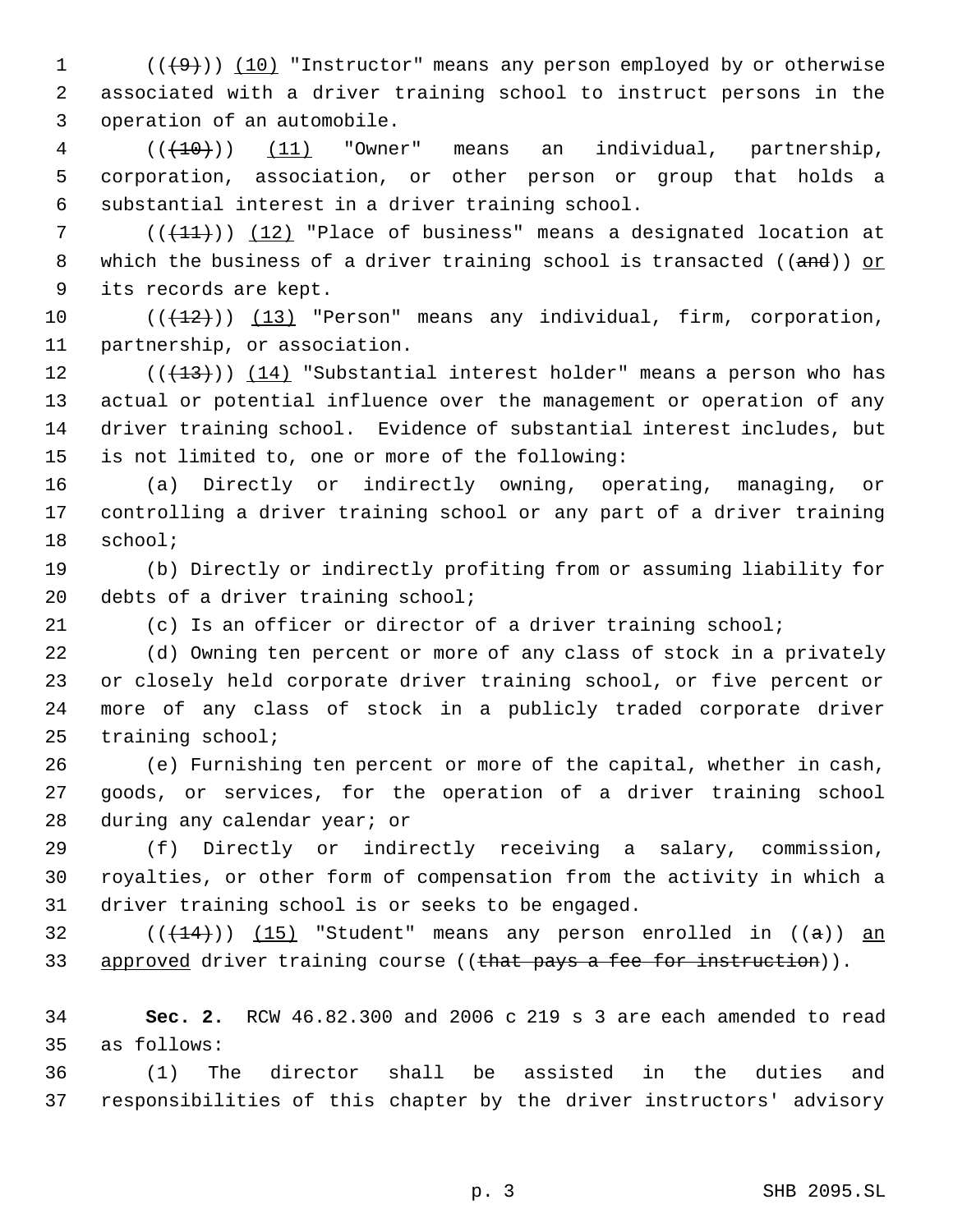1 committee, consisting of ((five)) seven members, two of which, when 2 possible, must reside east of the crest of the Cascade mountains. Members of the advisory committee shall be appointed by the director 4 for two-year terms and shall consist of  $((a))$  two representatives of 5 the driver training schools,  $((a))$  two representatives of the driving instructors (who shall not be from the same school as the school member), a representative of the superintendent of public instruction, a representative of the department of licensing, and a representative 9 from the Washington state traffic safety commission. ((Members shall 10 be reimbursed for travel expenses in accordance with RCW 43.03.050 and 11 43.03.060. A member who is receiving a salary from the state shall not 12 receive - compensation - other - than - travel - expenses - incurred - in - such 13 service.))

 (2) The advisory committee shall meet at least semiannually and shall have additional meetings as may be called by the director. The director or the director's representative shall attend all meetings of the advisory committee and shall serve as chairman.

(3) Duties of the advisory committee shall be to:

19 (a) Advise and confer on department proposed policy and rule with the director or the director's representative on matters pertaining to 21 the establishment of rules necessary to carry out this chapter;

 (b) Review and update when necessary a curriculum consisting of a list of items of knowledge and the processes of driving a motor vehicle specifying the minimum requirements adjudged necessary in teaching a proper and adequate course of driver education;

 (c) Review and update instructor certification standards to be consistent with RCW 46.82.330 and take into consideration those standards required to be met by traffic safety education teachers under RCW 28A.220.020(3); and

 (d) Prepare the examination for a driver instructor's certificate and review examination results at least once each calendar year for the purpose of updating and revising examination standards.

 **Sec. 3.** RCW 46.82.310 and 2006 c 219 s 4 are each amended to read as follows:

 (1) No person shall engage in the business of conducting a driver training school without a license issued by the director for that purpose. The school's license must be displayed before the school may: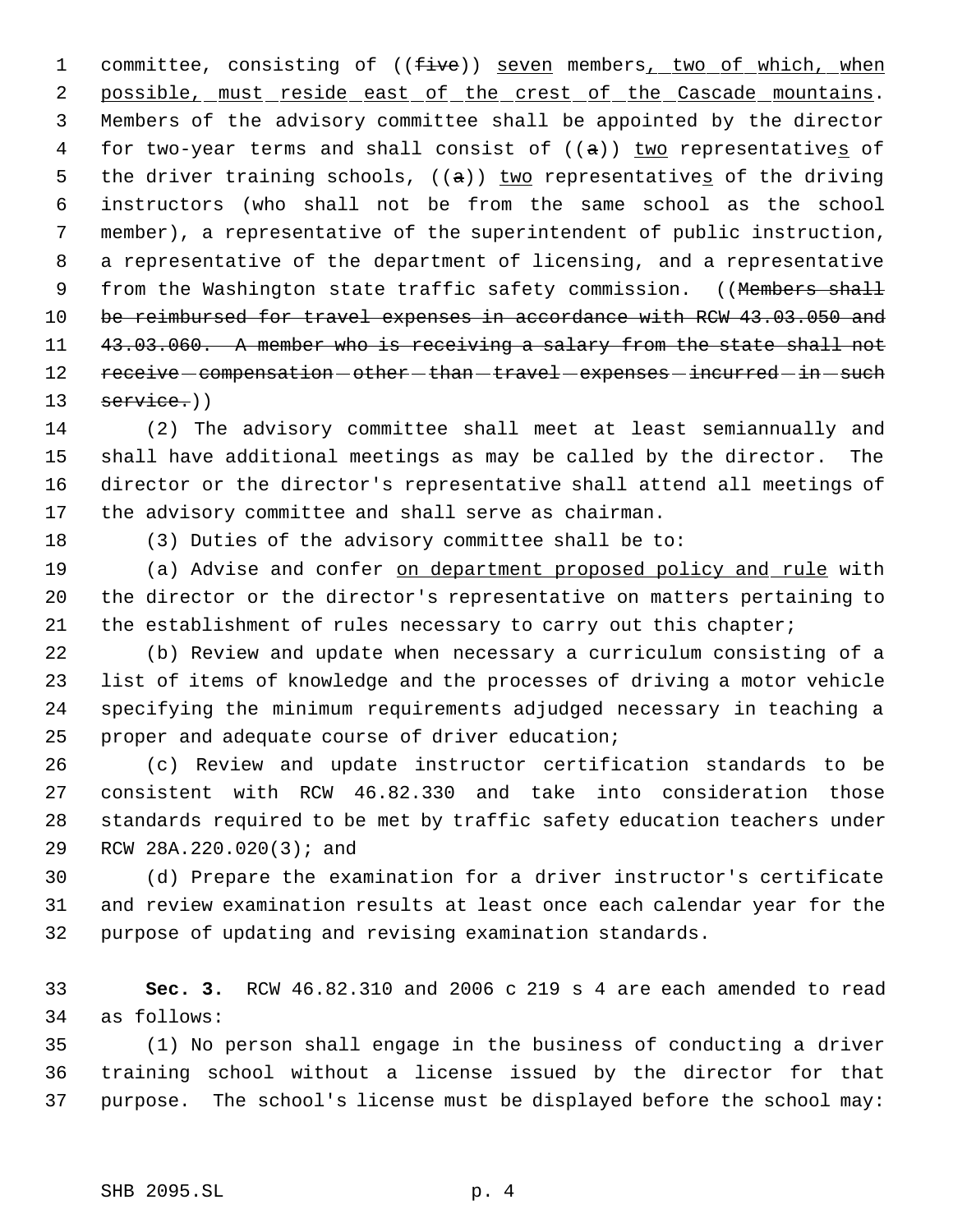(a) Schedule, enroll, or engage any students in a course of instruction;

(b) Issue a verification of enrollment to any student; or

(c) Begin any classroom or behind-the-wheel instruction.

 (2) An application for a driver training school license shall be filed with the director, containing such information as prescribed by the director, including a uniform business identifier number, accompanied by an application fee as set by rule of the department, which shall in no event be refunded. Before an application for a driver training school license is approved, the business practices, 11 facilities, records, vehicles, and insurance of the proposed school must be inspected and reviewed by authorized representatives of the director. If an application is approved by the director, the applicant shall be granted a license valid for a period of one year from the date of issuance.

 (3) A driver training school may apply for a license to establish a branch office or branch classroom by filing an application with the director, containing such information as prescribed by the director, accompanied by an application fee as set by rule of the department, which shall in no event be refunded. Before an application for a license to establish a branch office or branch classroom is approved, 22 the business practices, facilities, records, vehicles, and insurance of the proposed branch location must be inspected and reviewed by authorized representatives of the director. If an application is approved by the director, the applicant shall be granted a license valid for a period of one year from the date of issuance.

 (4) The annual fee for renewal of a school or branch location license shall be set by rule of the department. Subject to the department's inspection of the business, the director shall issue a license certificate to each licensee which shall be conspicuously displayed in the place of business of the licensee. If the director 32 has not received a renewal application postmarked on or before the date 33 a license expires the license will be marked late. If the renewal 34 application and fee are not received within thirty days after 35 expiration of the license, the license will be void requiring a new application as provided for in this chapter, including payment of all fees. Instruction may not be given beyond the thirty days from the expiration of the license.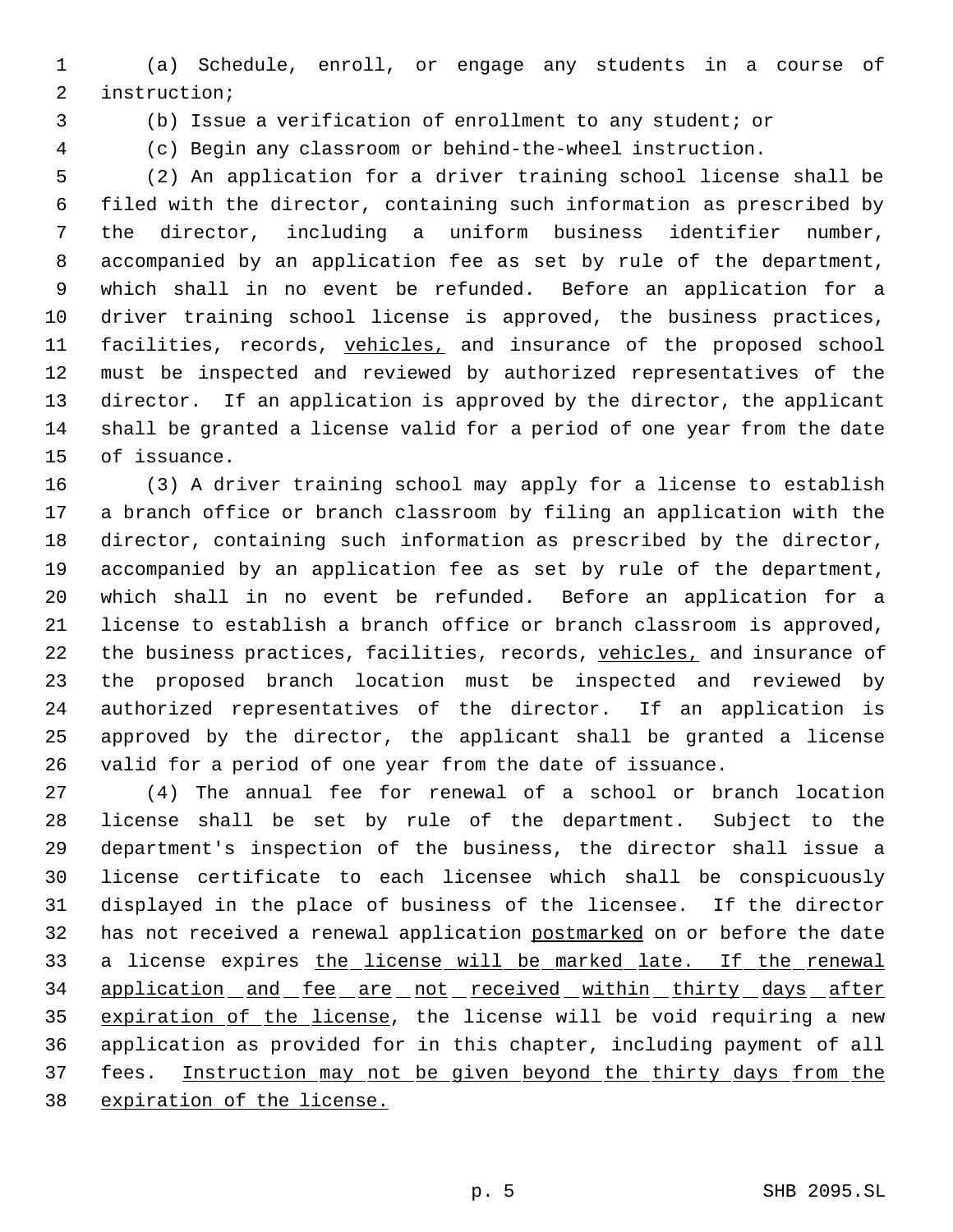(5) The person to whom a driver training school license has been issued must notify the director in writing within ten business days after any change is made in the officers, directors, or location of the place of business of the school.

 (6) Except as otherwise permitted by rule of the department, a change involving the ownership of a driver training school requires a new license application, including payment of all fees.

 (a) The owner relinquishing the business must notify the director in writing within ten business days.

 (b) The new owner must submit an application and fee as prescribed by rule of the department for transfer of the school's license to the director within ten business days.

 (c) Upon receipt of the required notification and the application and fees for license transfer, the director shall permit continuance of the business for a period not to exceed sixty days from the date of transfer pending approval of the new application for a school license.

 (d) The transferred license shall remain subject to suspension, revocation, or denial in accordance with RCW 46.82.350 and 46.82.360.

19 (7) Evidence of liability insurance coverage for the instruction 20 vehicles and the building premises of the driver training school must be filed with the director prior to the issuance or renewal of a school license, and shall meet the following standards:

 (a) Coverage must be provided by a company authorized to do business in Washington state;

 (b) Automobile liability coverage shall be in the amount of not less than one million dollars, and shall include property damage and uninsured motorists coverage;

 (c) The required coverage shall be maintained in full force and effect for the term of the school license;

 (d) Changes in insurance coverage due to cancellation or expiration require notification of the director and proof of continuing coverage within ten working days following any change; and

 (e) Coverage shall be issued in the name of the school and identify the covered locations and vehicles.

 (( $\left(48\right)$ -The-increased-insurance-requirements-of-subsection- $\left(7\right)$ -of this section must be in effect by no later than one year after July 1,  $37 \quad 2006.$ )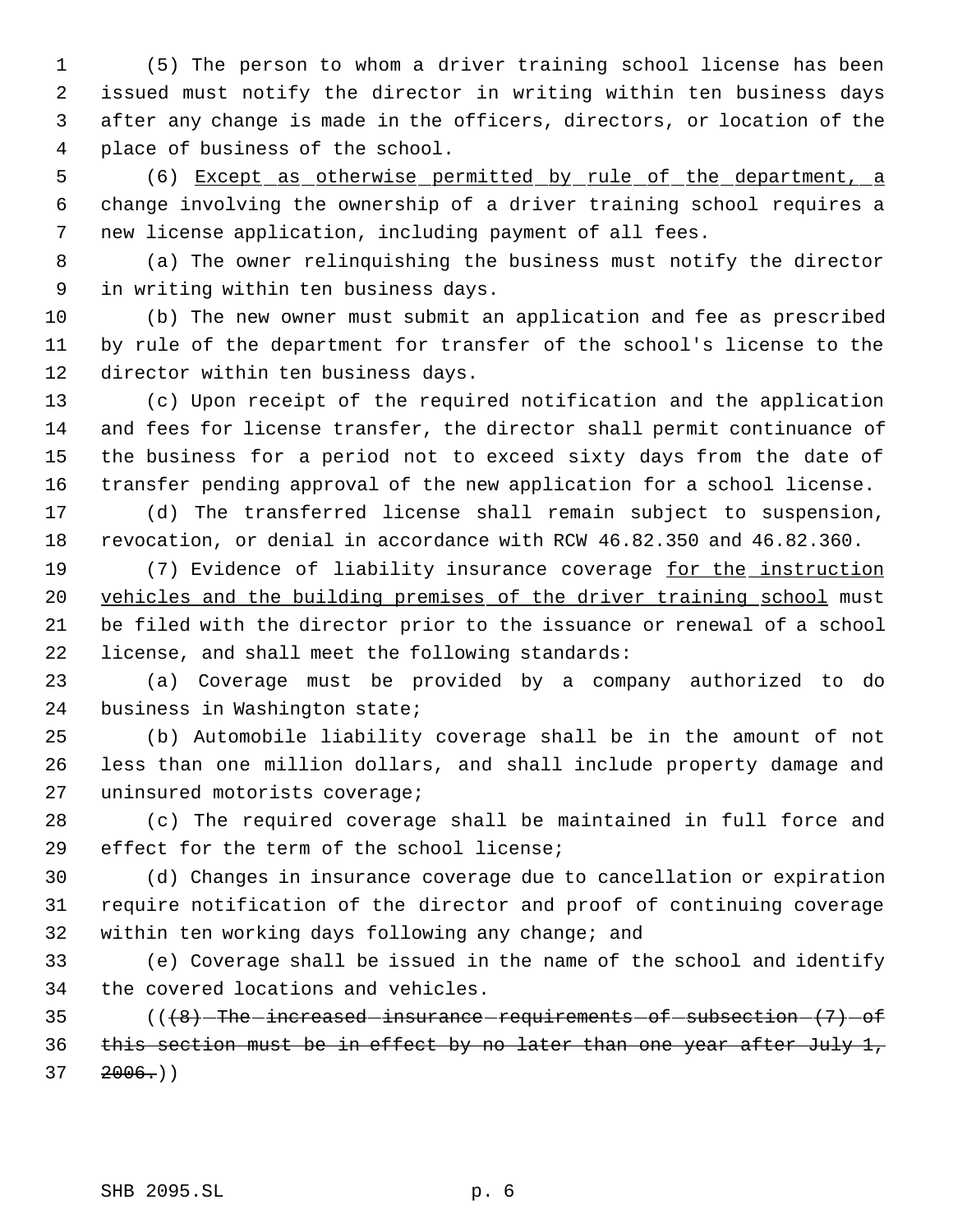**Sec. 4.** RCW 46.82.320 and 2006 c 219 s 5 are each amended to read as follows:

 (1) No person affiliated with a driver training school shall give instruction in the operation of an automobile for a fee without a license issued by the director for that purpose. An application for an original or renewal instructor's license shall be filed with the director, containing such information as prescribed by this chapter and by the director, accompanied by an application fee set by rule of the department, which shall in no event be refunded. An application for a renewal instructor's license must be accompanied by proof of the applicant's continuing professional development that meets the standards adopted by the director. If the applicant satisfactorily meets the application requirements and the examination requirements as prescribed in RCW 46.82.330, the applicant shall be granted a license 15 valid for a period of ((one)) two years from the date of issuance. 16 ((An instructor shall take a requalification examination every five  $\text{years.}$ ))

 (2) The director shall issue a license certificate to each qualified applicant.

 (a) An employing driver training school must conspicuously display an instructor's license at its established place of business and display copies of the instructor's license at any branch office where the instructor provides instruction.

 (b) Unless revoked, canceled, or denied by the director, the license shall remain the property of the licensee in the event of termination of employment or employment by another driver training school.

 (c) If the director has not received a renewal application on or before the date a license expires, the license will be voided requiring a new application as provided for in this chapter, including examination and payment of all fees.

 (d) If revoked, canceled, or denied by the director, the license must be surrendered to the department within ten days following the effective date of such action.

 (3) Each licensee shall be provided with a wallet-size identification card by the director at the time the license is issued 37 which shall be  $((\text{carried on}))$  in the instructor's  $((\text{person}))$  immediate possession at all times while engaged in instructing.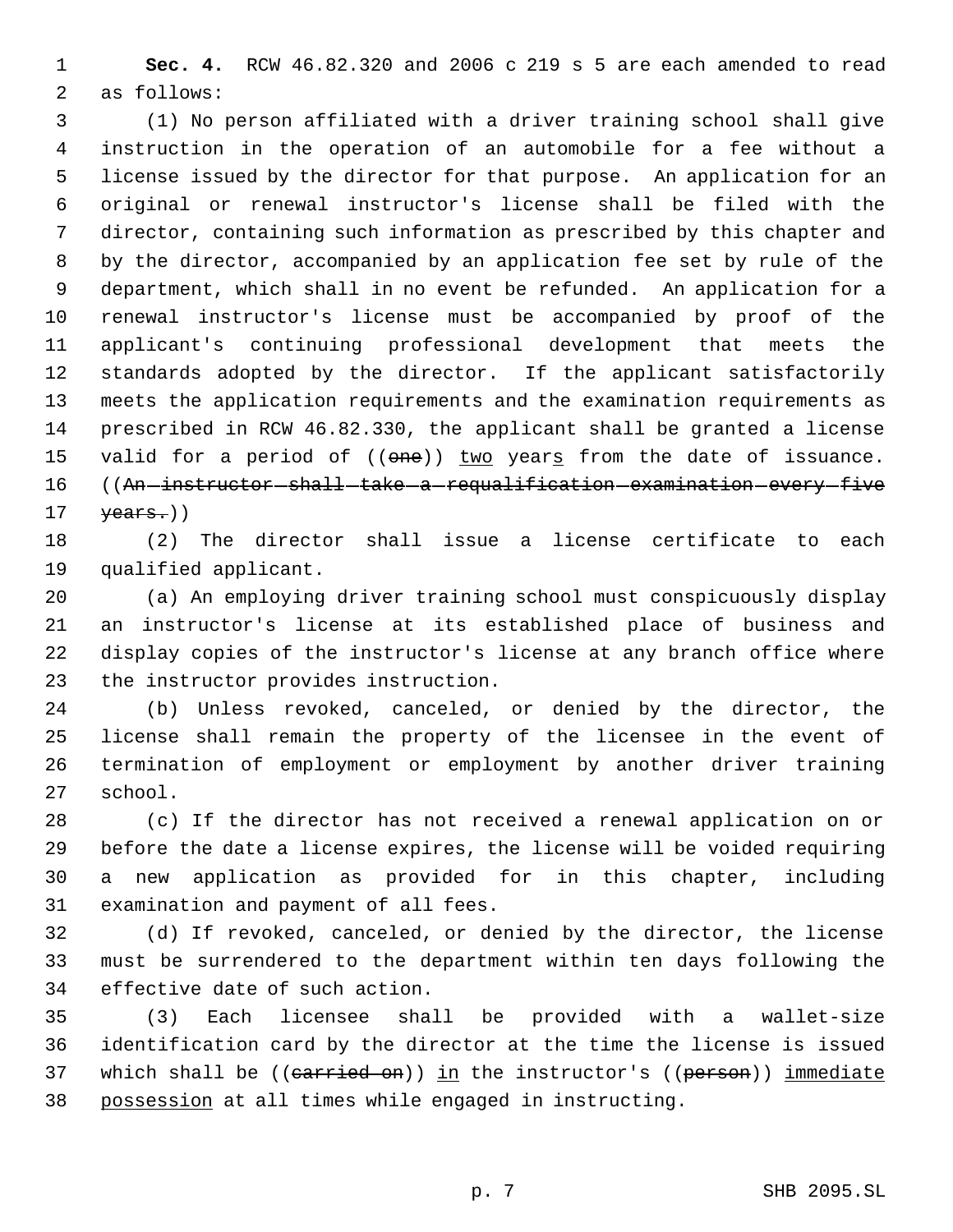(4) The person to whom an instructor's license has been issued shall notify the director in writing within ten days of any change of employment or termination of employment, providing the name and address of the new driver training school by whom the instructor will be employed.

 **Sec. 5.** RCW 46.82.325 and 2006 c 219 s 6 are each amended to read as follows:

 (1) Instructors, owners, and other persons affiliated with a school who have regularly scheduled, unsupervised contact with students are required to have a background check through the Washington state patrol criminal identification system and through the federal bureau of investigation. The background check shall also include a fingerprint check using a fingerprint card. Persons covered by this section must have their background rechecked under this subsection every five years. (2) In addition to the background check required under subsection (1) of this section, persons covered by this section must have a

 background check through the Washington criminal identification system at the time of application for any renewal license.

(3) The cost of the background check shall be paid by the person.

 **Sec. 6.** RCW 46.82.330 and 2006 c 219 s 7 are each amended to read as follows:

 (1) The application for an instructor's license shall document the applicant's fitness, knowledge, skills, and abilities to teach the classroom and behind-the-wheel phases of a driver training education program in a commercial driver training school.

 (2) An applicant shall be eligible to apply for an original instructor's certificate if the applicant possesses and meets the following qualifications and conditions:

 (a) Has been licensed to drive for five or more years and possesses a current and valid Washington driver's license or is a resident of a jurisdiction immediately adjacent to Washington state and possesses a current and valid license issued by such jurisdiction, and does not have on his or her driving record any of the violations or penalties 34 set forth in  $((+2)^{n})$  (a) (i), (ii), or (iii) of this  $((section))$ 35 subsection. The director shall have the right to examine the driving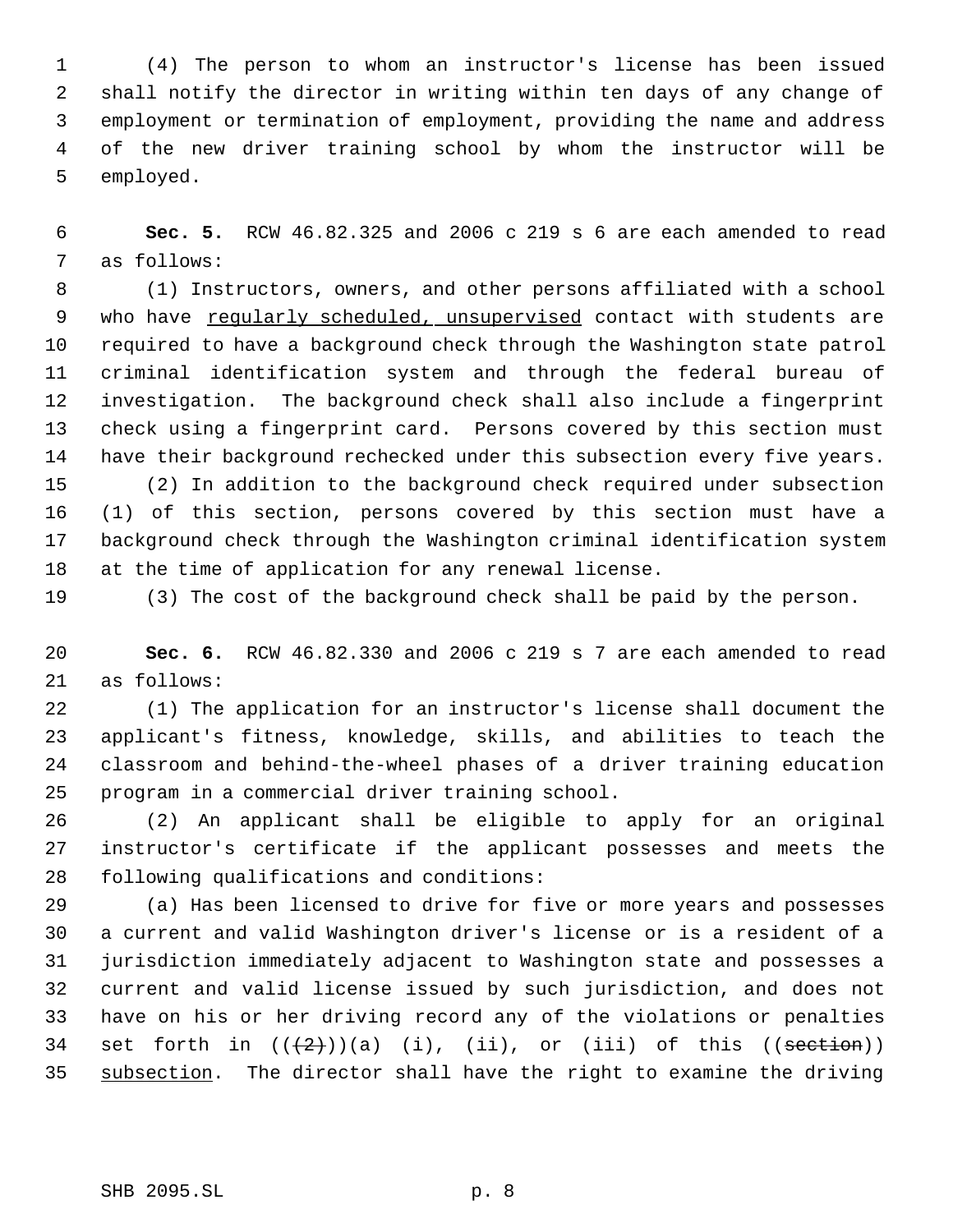record of the applicant from the department of licensing and from other jurisdictions and from these records determine if the applicant has had:

 (i) Not more than one moving traffic violation within the preceding twelve months or more than two moving traffic violations in the preceding twenty-four months;

 (ii) No drug or alcohol-related traffic violation or incident 8 within the preceding ((seven)) three years. If there are two or more drug or alcohol-related traffic violations in the applicant's driving 10 history, the applicant is no longer eligible to be a driving 11 instructor; and

 (iii) No driver's license suspension, cancellation, revocation, or 13 denial within the preceding two years, or no more than two of these 14 occurrences in the preceding five years;

 (b) Is a high school graduate or the equivalent and at least 16 twenty-one years of age;

 (c) Has completed an acceptable application on a form prescribed by the director;

 (d) Has satisfactorily completed a course of instruction in the training of drivers acceptable to the director that is no less than sixty hours in length and includes instruction in classroom and behind- the-wheel teaching methods and supervised practice behind-the-wheel 23 teaching of driving techniques; and

 (e) Has paid an examination fee as set by rule of the department and has successfully completed an instructor's examination as 26 (( $prepared$ )) approved by the advisory committee(( $\frac{1}{100}$  which shall consist 27 of a knowledge test and an actual driving test conducted in a vehicle 28 provided by the applicant. The examination shall determine:

29  $(i)$  The applicant's knowledge of driving laws and rules;

30 (ii) The applicant's ability to safely operate a motor vehicle; and

31 (iii) The applicant's ability to impart this knowledge and ability to others)).

 **Sec. 7.** RCW 46.82.360 and 2006 c 219 s 10 are each amended to read as follows:

 The license of any driver training school or instructor may be suspended, revoked, denied, or refused renewal, or such other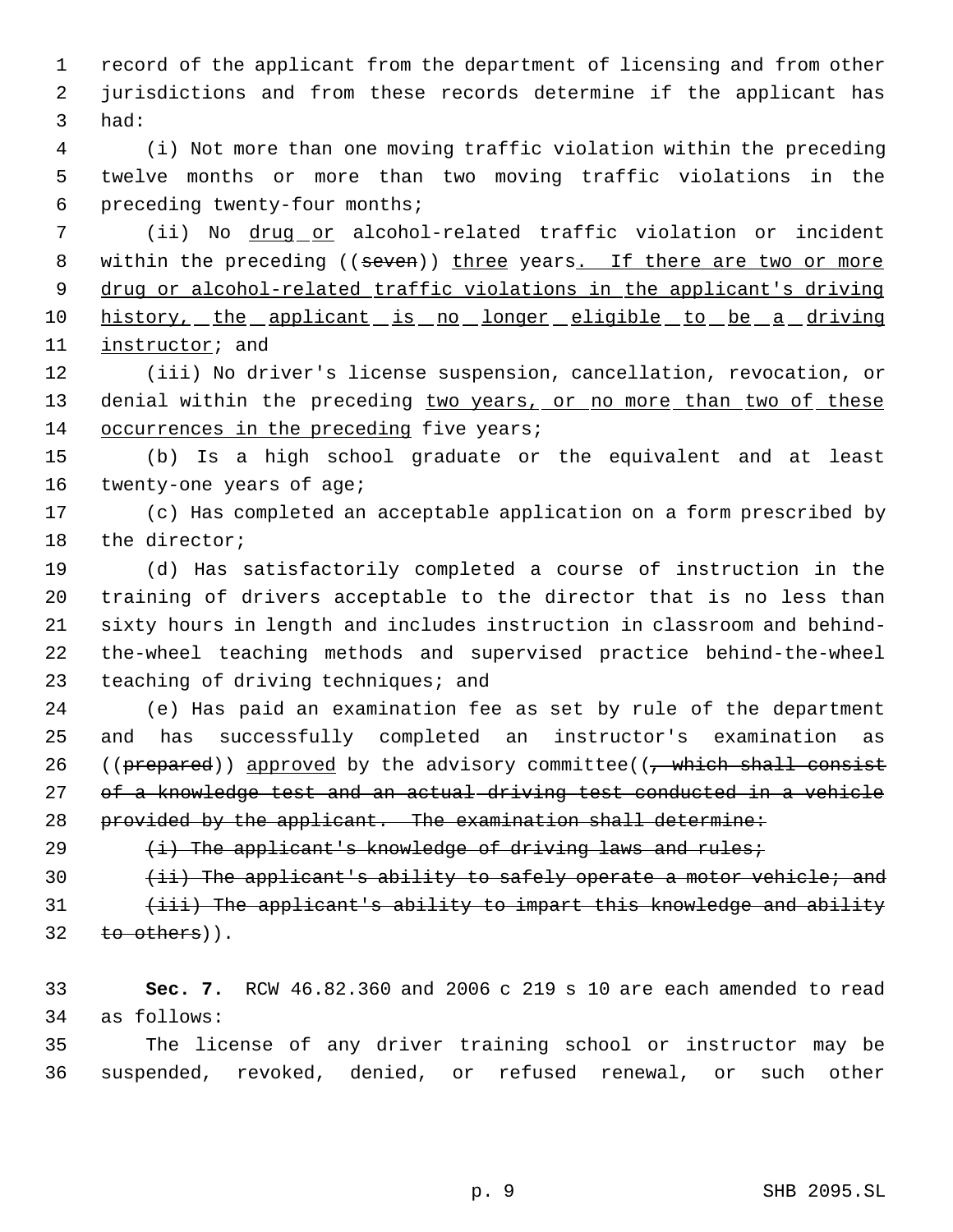disciplinary action authorized under RCW 18.235.110 may be imposed, for failure to comply with the business practices specified in this section.

 (1) No place of business shall be established nor any business of a driver training school conducted or solicited within one thousand feet of an office or building owned or leased by the department of licensing in which examinations for drivers' licenses are conducted. The distance of one thousand feet shall be measured along the public streets by the nearest route from the place of business to such building.

 (2) Any automobile used by a driver training school or an instructor for instruction purposes must be equipped with:

 (a) Dual controls for foot brake and clutch, or foot brake only in a vehicle equipped with an automatic transmission;

(b) An instructor's rear view mirror; and

 (c) A sign in legible, printed English letters displayed on the back or top, or both, of the vehicle that:

 (i) Is not less than twenty inches in horizontal width or less than ten inches in vertical height;

 (ii) Has the words "student driver," "instruction car," or "driving school" in letters at least two and one-half inches in height near the top;

 (iii) Has the name and telephone number of the school in similarly legible letters not less than one inch in height placed somewhere below 25 the aforementioned words;

 (iv) Has lettering and background colors that make it clearly readable at one hundred feet in clear daylight;

(v) Is displayed at all times when instruction is being given.

 (3) Instruction may not be given by an instructor to a student who is under the age of fifteen, and behind-the-wheel instruction may not be given by an instructor to a student in an automobile unless the student possesses a current and valid instruction permit issued pursuant to RCW 46.20.055 or a current and valid driver's license.

 (4) No driver training school or instructor shall advertise or otherwise indicate that the issuance of a driver's license is guaranteed or assured as a result of the course of instruction offered. (5) No driver training school or instructor shall utilize any types of advertising without using the full, legal name of the school and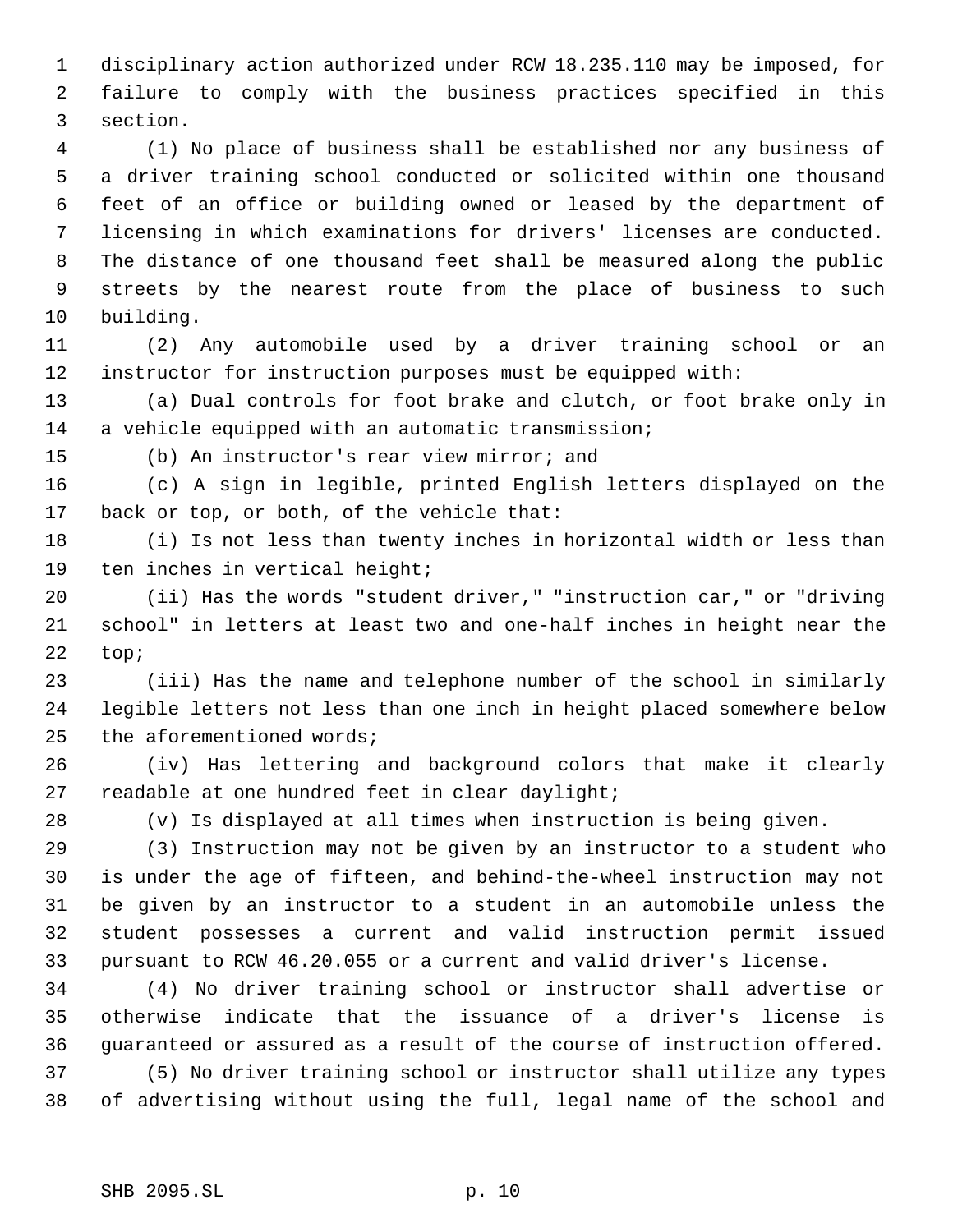identifying itself as a driver training school. Instruction vehicles and equipment, classrooms, driving simulators, training materials and services advertised must be available in a manner as might be expected by the average person reading the advertisement.

 (6) A driver training school shall have an established place of business owned, rented, or leased by the school and regularly occupied and used exclusively for the business of giving driver instruction. The established place of business of a driver training school shall be located in a district that is zoned for business or commercial purposes 10 or zoned for conditional use permits for schools, trade schools, or 11 colleges. However, the use of public or private schools does not 12 alleviate the driver training school from securing and maintaining an 13 established place of business or from using its own classroom on a regular basis as required under this chapter.

 (a) The established place of business, branch office, or classroom or advertised address of any such driver training school shall not consist of or include a house trailer, residence, tent, temporary stand, temporary address, bus, telephone answering service if such service is the sole means of contacting the driver training school, a room or rooms in a hotel or rooming house or apartment house, or premises occupied by a single or multiple-unit dwelling house.

 (b) A driver training school may lease classroom space within a public or private school that is recognized and regulated by the office of the superintendent of public instruction to conduct student instruction as approved by the director. However, such use of public or private classroom space does not alleviate the driver training school from securing and maintaining an established place of business nor from using its own classroom on a regular basis as required by this chapter.

 (c) To classify as a branch office or classroom the facility must be within a thirty-five mile radius of the established place of 32 business. The department may waive or extend the thirty-five mile restriction for driver training schools located in counties below the median population density.

 (d) Nothing in this subsection may be construed as limiting the authority of local governments to grant conditional use permits or variances from zoning ordinances.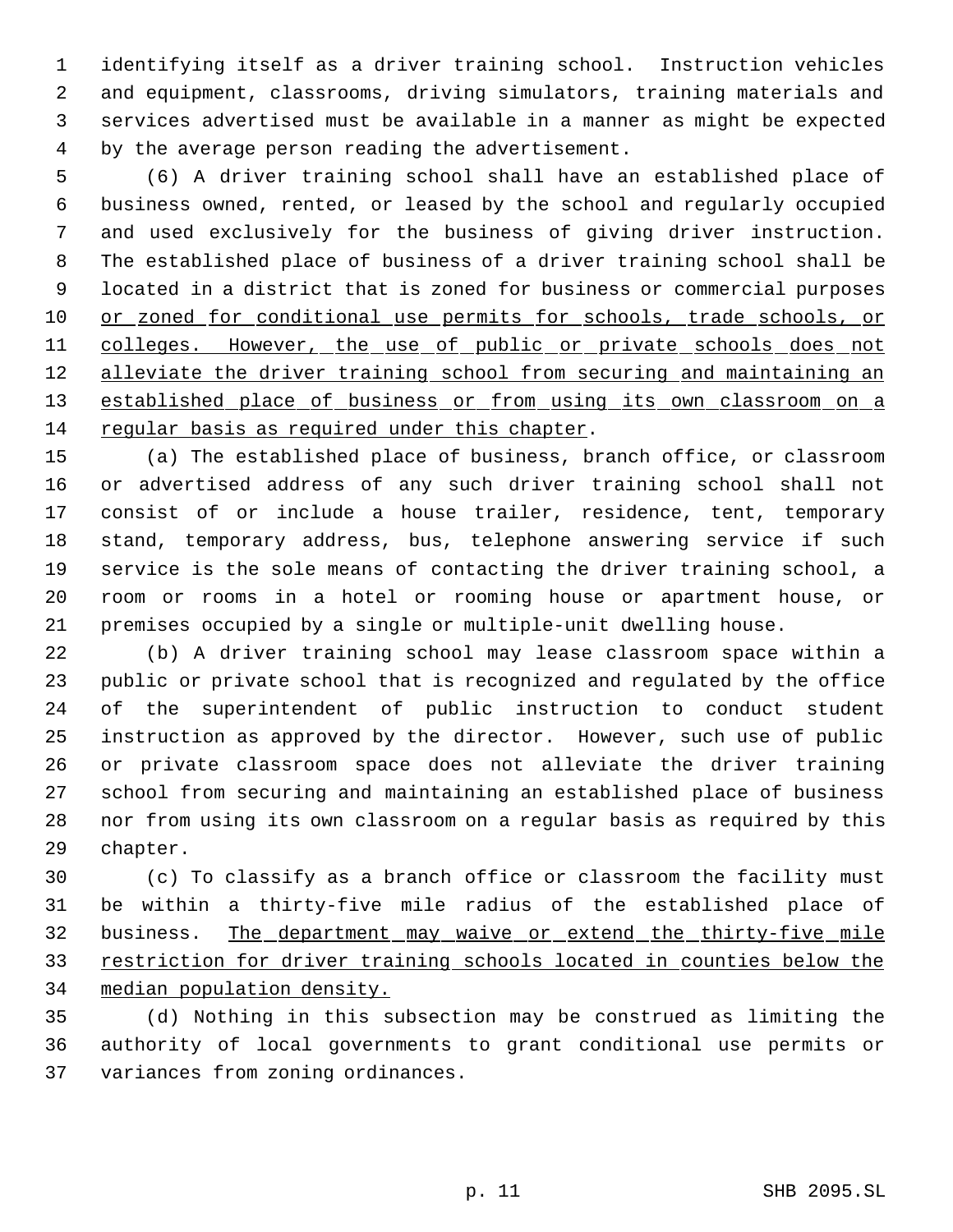(7) No driver training school or instructor shall conduct any type of instruction or training on a course used by the department of licensing for testing applicants for a Washington driver's license.

 (8) Each driver training school shall maintain its student, 5 instructor, vehicle, insurance, and operating records at its established place of business.

 (a) Student records must include the student's name, address, and telephone number, date of enrollment and all dates of instruction, the student's instruction permit or driver's license number, the type of training given, the total number of hours of instruction, and the name and signature of the instructor or instructors.

12 (b) ((<del>Instructor records shall include the instructor's license</del> 13 number, the date of hire, the dates and duration of an instructor's training  $-$  including  $-$  initial  $-$  certification  $-$  as  $-$  an  $-$  instructor  $-$  and 15 continuing - education, - an - abstract - of - the - driving - record - for - the 16 instructor obtained within the past year, and a list of the locations 17 where the instructor is providing student instruction.

 $\left( \frac{1}{e} \right)$ ) Vehicle records shall include the original insurance policies and copies of the vehicle registration for all instruction vehicles.

 $((\{d\}))(c)$  Student and instructor records shall be maintained for 21 ((five)) three years following the completion of the instruction. Vehicle records shall be maintained for five years following their issuance. All records shall be made available for inspection upon the request of the department.

25  $((\text{+e})^{\circ})$  (d) Upon a transfer or sale of school ownership the school records shall be transferred to and become the property and responsibility of the new owner.

 (9) Each driver training school shall, at its established place of business, display, in a place where it can be seen by all clients, a copy of the required minimum curriculum furnished by the department and a copy of the school's own curriculum. Copies of the required minimum curriculum are to be provided to driver training schools and instructors by the director.

 (10) Driver training schools and instructors shall submit to periodic inspections of their business practices, facilities, records, and insurance by authorized representatives of the director of the